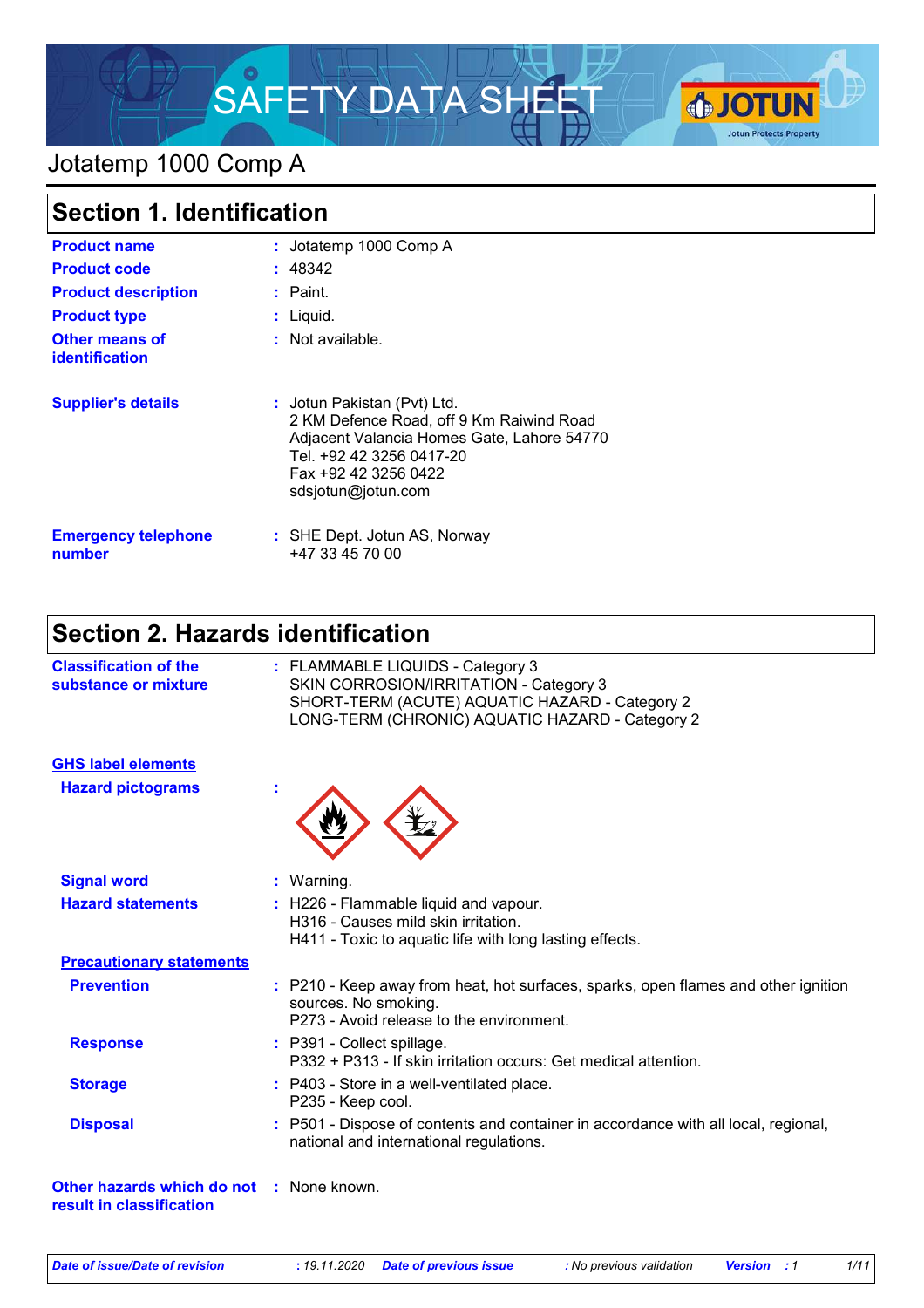# **Section 3. Composition/information on ingredients**

#### **Other means of Substance/mixture**

**identification**

**:** Mixture

**:** Not available.

## **CAS number/other identifiers**

| <b>CAS number</b>   | : Not applicable. |
|---------------------|-------------------|
| <b>EC</b> number    | : Mixture.        |
| <b>Product code</b> | : 48342           |

| <b>Ingredient name</b>      | $\frac{9}{6}$ | <b>CAS number</b> |
|-----------------------------|---------------|-------------------|
| trizinc bis(orthophosphate) | 1≥10 - <25    | 7779-90-0         |
| xylene                      | $\leq 7.4$    | 1330-20-7         |
| 2-butoxyethanol             | 52.5≥         | l 111-76-2        |
| ethylbenzene                | ו≥ ≥          | 100-41-4          |

**There are no additional ingredients present which, within the current knowledge of the supplier and in the concentrations applicable, are classified as hazardous to health or the environment and hence require reporting in this section.**

**Occupational exposure limits, if available, are listed in Section 8.**

## **Section 4. First aid measures**

#### **Description of necessary first aid measures**

| <b>Eye contact</b>  | : Immediately flush eyes with plenty of water, occasionally lifting the upper and lower<br>eyelids. Check for and remove any contact lenses. Continue to rinse for at least 10<br>minutes. If irritation persists, get medical attention.                                                                                                                                                                                                                                                                                                                                                                                                                                                                                                                                                                                    |
|---------------------|------------------------------------------------------------------------------------------------------------------------------------------------------------------------------------------------------------------------------------------------------------------------------------------------------------------------------------------------------------------------------------------------------------------------------------------------------------------------------------------------------------------------------------------------------------------------------------------------------------------------------------------------------------------------------------------------------------------------------------------------------------------------------------------------------------------------------|
| <b>Inhalation</b>   | : Remove victim to fresh air and keep at rest in a position comfortable for breathing.<br>If not breathing, if breathing is irregular or if respiratory arrest occurs, provide<br>artificial respiration or oxygen by trained personnel. It may be dangerous to the<br>person providing aid to give mouth-to-mouth resuscitation. Get medical attention if<br>adverse health effects persist or are severe. If unconscious, place in recovery<br>position and get medical attention immediately. Maintain an open airway. Loosen<br>tight clothing such as a collar, tie, belt or waistband.                                                                                                                                                                                                                                 |
| <b>Skin contact</b> | : Flush contaminated skin with plenty of water. Remove contaminated clothing and<br>shoes. Continue to rinse for at least 10 minutes. Get medical attention if adverse<br>health effects persist or are severe. Wash clothing before reuse. Clean shoes<br>thoroughly before reuse.                                                                                                                                                                                                                                                                                                                                                                                                                                                                                                                                          |
| <b>Ingestion</b>    | : Wash out mouth with water. Remove dentures if any. Remove victim to fresh air<br>and keep at rest in a position comfortable for breathing. If material has been<br>swallowed and the exposed person is conscious, give small quantities of water to<br>drink. Stop if the exposed person feels sick as vomiting may be dangerous. Do not<br>induce vomiting unless directed to do so by medical personnel. If vomiting occurs,<br>the head should be kept low so that vomit does not enter the lungs. Get medical<br>attention if adverse health effects persist or are severe. Never give anything by<br>mouth to an unconscious person. If unconscious, place in recovery position and get<br>medical attention immediately. Maintain an open airway. Loosen tight clothing such<br>as a collar, tie, belt or waistband. |

|                                       | Most important symptoms/effects, acute and delayed  |  |  |  |
|---------------------------------------|-----------------------------------------------------|--|--|--|
| <b>Potential acute health effects</b> |                                                     |  |  |  |
| Eye contact                           | : No known significant effects or critical hazards. |  |  |  |
| <b>Inhalation</b>                     | : No known significant effects or critical hazards. |  |  |  |
| <b>Skin contact</b>                   | : Causes mild skin irritation.                      |  |  |  |
| <b>Ingestion</b>                      | : No known significant effects or critical hazards. |  |  |  |
| <b>Over-exposure signs/symptoms</b>   |                                                     |  |  |  |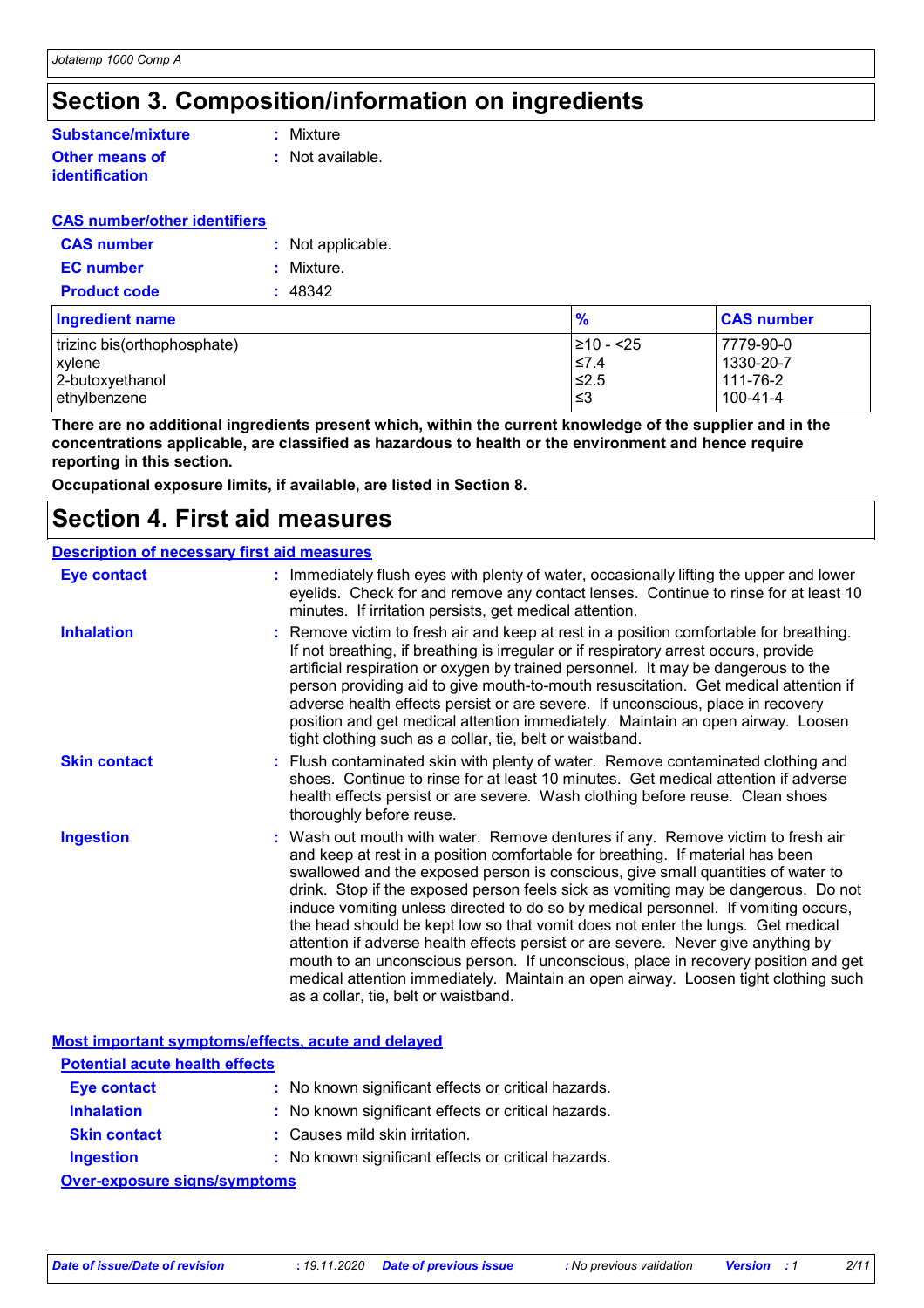# **Section 4. First aid measures**

| <b>Eye contact</b>                | : Adverse symptoms may include the following:<br>pain or irritation<br>watering<br>redness                                                                                    |
|-----------------------------------|-------------------------------------------------------------------------------------------------------------------------------------------------------------------------------|
| <b>Inhalation</b>                 | : No specific data.                                                                                                                                                           |
| <b>Skin contact</b>               | : Adverse symptoms may include the following:<br><i>irritation</i><br>redness                                                                                                 |
| <b>Ingestion</b>                  | : No specific data.                                                                                                                                                           |
|                                   | Indication of immediate medical attention and special treatment needed, if necessary                                                                                          |
| <b>Notes to physician</b>         | : Treat symptomatically. Contact poison treatment specialist immediately if large<br>quantities have been ingested or inhaled.                                                |
| <b>Specific treatments</b>        | : No specific treatment.                                                                                                                                                      |
| <b>Protection of first-aiders</b> | : No action shall be taken involving any personal risk or without suitable training. It<br>may be dangerous to the person providing aid to give mouth-to-mouth resuscitation. |

**See toxicological information (Section 11)**

# **Section 5. Firefighting measures**

| <b>Extinguishing media</b>                               |                                                                                                                                                                                                                                                                                                                                                                                                                                  |
|----------------------------------------------------------|----------------------------------------------------------------------------------------------------------------------------------------------------------------------------------------------------------------------------------------------------------------------------------------------------------------------------------------------------------------------------------------------------------------------------------|
| <b>Suitable extinguishing</b><br>media                   | : Use dry chemical, $CO2$ , water spray (fog) or foam.                                                                                                                                                                                                                                                                                                                                                                           |
| <b>Unsuitable extinguishing</b><br>media                 | : Do not use water jet.                                                                                                                                                                                                                                                                                                                                                                                                          |
| <b>Specific hazards arising</b><br>from the chemical     | : Flammable liquid and vapour. Runoff to sewer may create fire or explosion hazard.<br>In a fire or if heated, a pressure increase will occur and the container may burst, with<br>the risk of a subsequent explosion. This material is toxic to aquatic life with long<br>lasting effects. Fire water contaminated with this material must be contained and<br>prevented from being discharged to any waterway, sewer or drain. |
| <b>Hazardous thermal</b><br>decomposition products       | : Decomposition products may include the following materials:<br>carbon dioxide<br>carbon monoxide<br>phosphorus oxides<br>metal oxide/oxides                                                                                                                                                                                                                                                                                    |
| <b>Special protective actions</b><br>for fire-fighters   | : Promptly isolate the scene by removing all persons from the vicinity of the incident if<br>there is a fire. No action shall be taken involving any personal risk or without<br>suitable training. Move containers from fire area if this can be done without risk.<br>Use water spray to keep fire-exposed containers cool.                                                                                                    |
| <b>Special protective</b><br>equipment for fire-fighters | : Fire-fighters should wear appropriate protective equipment and self-contained<br>breathing apparatus (SCBA) with a full face-piece operated in positive pressure<br>mode.                                                                                                                                                                                                                                                      |

# **Section 6. Accidental release measures**

|                                       | <b>Personal precautions, protective equipment and emergency procedures</b>                                                                                                                                                                                                                                                                                                                                                                                                                     |
|---------------------------------------|------------------------------------------------------------------------------------------------------------------------------------------------------------------------------------------------------------------------------------------------------------------------------------------------------------------------------------------------------------------------------------------------------------------------------------------------------------------------------------------------|
| For non-emergency<br>personnel        | : No action shall be taken involving any personal risk or without suitable training.<br>Evacuate surrounding areas. Keep unnecessary and unprotected personnel from<br>entering. Do not touch or walk through spilt material. Shut off all ignition sources.<br>No flares, smoking or flames in hazard area. Avoid breathing vapour or mist.<br>Provide adequate ventilation. Wear appropriate respirator when ventilation is<br>inadequate. Put on appropriate personal protective equipment. |
|                                       | <b>For emergency responders</b> : If specialised clothing is required to deal with the spillage, take note of any<br>information in Section 8 on suitable and unsuitable materials. See also the<br>information in "For non-emergency personnel".                                                                                                                                                                                                                                              |
| <b>Date of issue/Date of revision</b> | 3/11<br><b>Date of previous issue</b><br>: 19.11.2020<br>: No previous validation<br>Version                                                                                                                                                                                                                                                                                                                                                                                                   |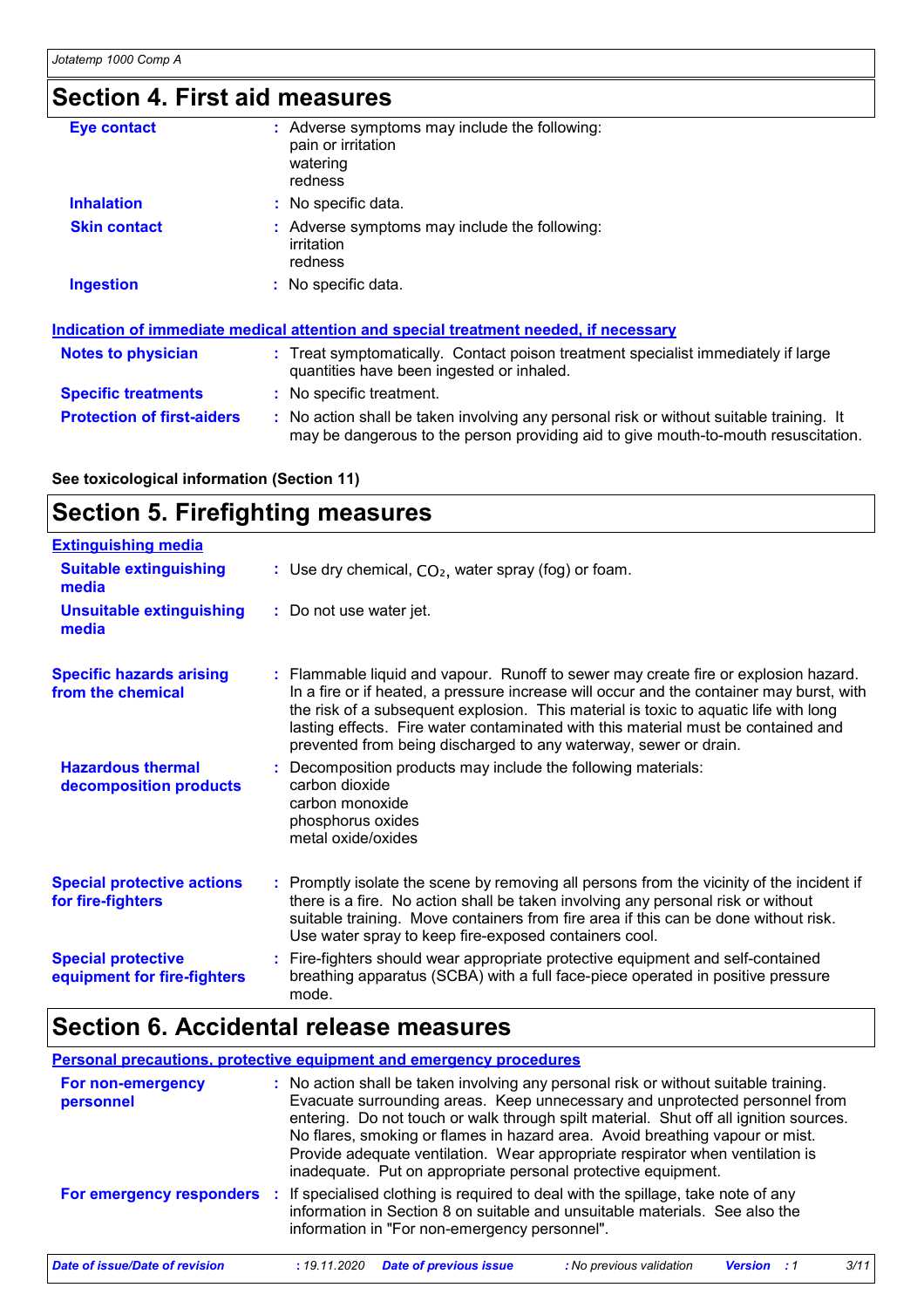## **Section 6. Accidental release measures**

| <b>Environmental precautions</b>                            | : Avoid dispersal of spilt material and runoff and contact with soil, waterways, drains<br>and sewers. Inform the relevant authorities if the product has caused environmental<br>pollution (sewers, waterways, soil or air). Water polluting material. May be harmful<br>to the environment if released in large quantities. Collect spillage.                                                                                                                                                                                                                                                                                                                                                                                                                         |
|-------------------------------------------------------------|-------------------------------------------------------------------------------------------------------------------------------------------------------------------------------------------------------------------------------------------------------------------------------------------------------------------------------------------------------------------------------------------------------------------------------------------------------------------------------------------------------------------------------------------------------------------------------------------------------------------------------------------------------------------------------------------------------------------------------------------------------------------------|
| <b>Methods and material for containment and cleaning up</b> |                                                                                                                                                                                                                                                                                                                                                                                                                                                                                                                                                                                                                                                                                                                                                                         |
| <b>Small spill</b>                                          | : Stop leak if without risk. Move containers from spill area. Use spark-proof tools and<br>explosion-proof equipment. Dilute with water and mop up if water-soluble.<br>Alternatively, or if water-insoluble, absorb with an inert dry material and place in an<br>appropriate waste disposal container. Dispose of via a licensed waste disposal<br>contractor.                                                                                                                                                                                                                                                                                                                                                                                                        |
| <b>Large spill</b>                                          | : Stop leak if without risk. Move containers from spill area. Use spark-proof tools and<br>explosion-proof equipment. Approach the release from upwind. Prevent entry into<br>sewers, water courses, basements or confined areas. Wash spillages into an<br>effluent treatment plant or proceed as follows. Contain and collect spillage with non-<br>combustible, absorbent material e.g. sand, earth, vermiculite or diatomaceous earth<br>and place in container for disposal according to local regulations (see Section 13).<br>Dispose of via a licensed waste disposal contractor. Contaminated absorbent<br>material may pose the same hazard as the spilt product. Note: see Section 1 for<br>emergency contact information and Section 13 for waste disposal. |

## **Section 7. Handling and storage**

| <b>Precautions for safe handling</b>                                      |                                                                                                                                                                                                                                                                                                                                                                                                                                                                                                                                                                                                                                                                                                                                                                                                                                                                                                     |
|---------------------------------------------------------------------------|-----------------------------------------------------------------------------------------------------------------------------------------------------------------------------------------------------------------------------------------------------------------------------------------------------------------------------------------------------------------------------------------------------------------------------------------------------------------------------------------------------------------------------------------------------------------------------------------------------------------------------------------------------------------------------------------------------------------------------------------------------------------------------------------------------------------------------------------------------------------------------------------------------|
| <b>Protective measures</b>                                                | : Put on appropriate personal protective equipment (see Section 8). Do not ingest.<br>Avoid contact with eyes, skin and clothing. Avoid breathing vapour or mist. Avoid<br>release to the environment. Use only with adequate ventilation. Wear appropriate<br>respirator when ventilation is inadequate. Do not enter storage areas and confined<br>spaces unless adequately ventilated. Keep in the original container or an approved<br>alternative made from a compatible material, kept tightly closed when not in use.<br>Store and use away from heat, sparks, open flame or any other ignition source. Use<br>explosion-proof electrical (ventilating, lighting and material handling) equipment.<br>Use only non-sparking tools. Take precautionary measures against electrostatic<br>discharges. Empty containers retain product residue and can be hazardous. Do not<br>reuse container. |
| <b>Advice on general</b><br>occupational hygiene                          | : Eating, drinking and smoking should be prohibited in areas where this material is<br>handled, stored and processed. Workers should wash hands and face before<br>eating, drinking and smoking. Remove contaminated clothing and protective<br>equipment before entering eating areas. See also Section 8 for additional<br>information on hygiene measures.                                                                                                                                                                                                                                                                                                                                                                                                                                                                                                                                       |
| <b>Conditions for safe storage,</b><br>including any<br>incompatibilities | Store in accordance with local regulations. Store in a segregated and approved<br>area. Store in original container protected from direct sunlight in a dry, cool and well-<br>ventilated area, away from incompatible materials (see Section 10) and food and<br>drink. Eliminate all ignition sources. Separate from oxidizing materials. Keep<br>container tightly closed and sealed until ready for use. Containers that have been<br>opened must be carefully resealed and kept upright to prevent leakage. Do not<br>store in unlabelled containers. Use appropriate containment to avoid environmental<br>contamination. See Section 10 for incompatible materials before handling or use.                                                                                                                                                                                                   |

# **Section 8. Exposure controls/personal protection**

**Control parameters**

**Occupational exposure limits**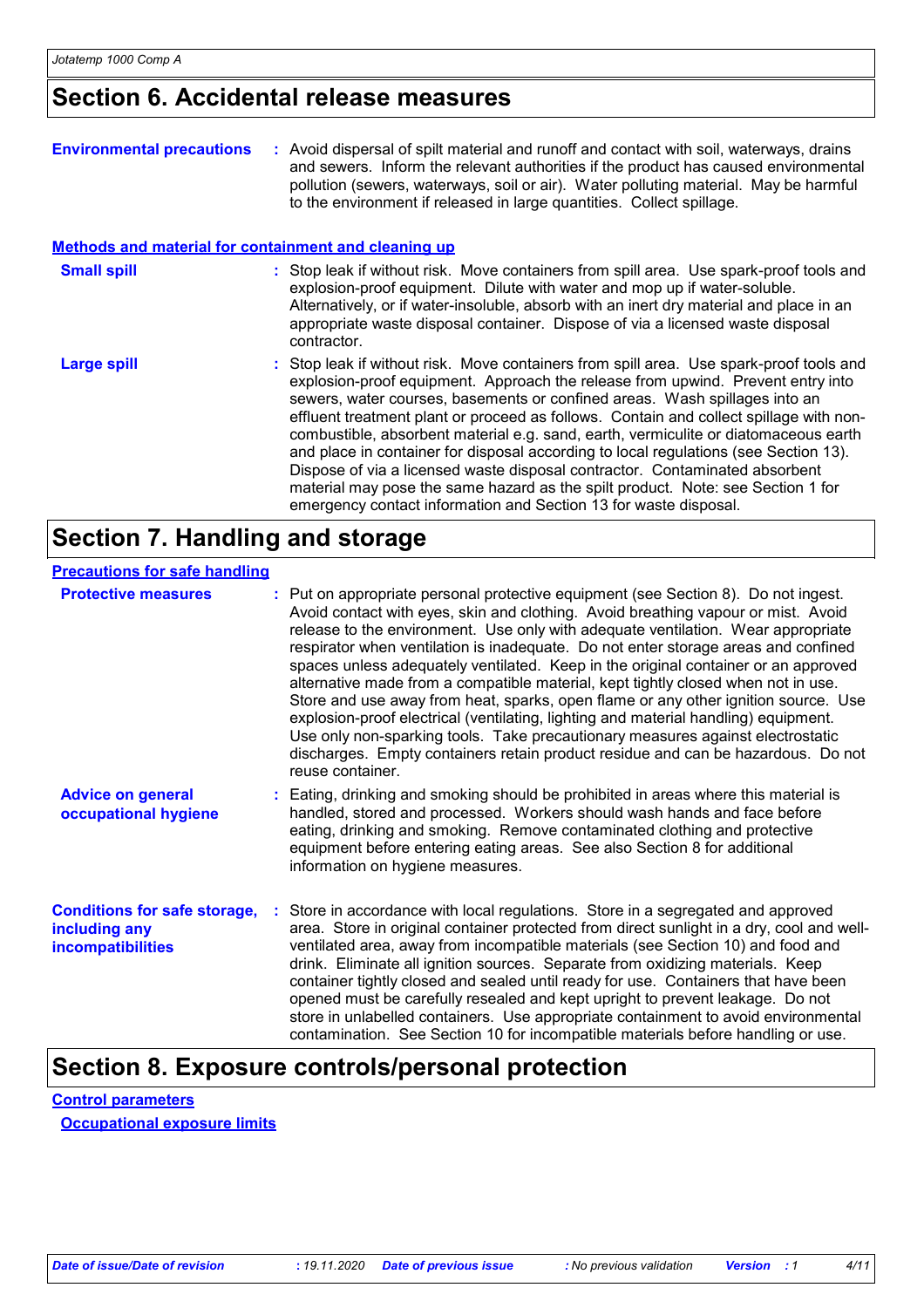## **Section 8. Exposure controls/personal protection**

| <b>Ingredient name</b>                            |                                                                                                                                                             | <b>Exposure limits</b>                                                                                                                                                                                                                                                                                                                                                                                                                                                                                                                                                                                                                                               |
|---------------------------------------------------|-------------------------------------------------------------------------------------------------------------------------------------------------------------|----------------------------------------------------------------------------------------------------------------------------------------------------------------------------------------------------------------------------------------------------------------------------------------------------------------------------------------------------------------------------------------------------------------------------------------------------------------------------------------------------------------------------------------------------------------------------------------------------------------------------------------------------------------------|
| xylene                                            |                                                                                                                                                             | ACGIH TLV (United States, 3/2020).<br>STEL: 651 mg/m <sup>3</sup> 15 minutes.<br>STEL: 150 ppm 15 minutes.<br>TWA: 434 mg/m <sup>3</sup> 8 hours.<br>TWA: 100 ppm 8 hours.                                                                                                                                                                                                                                                                                                                                                                                                                                                                                           |
| 2-butoxyethanol                                   |                                                                                                                                                             | ACGIH TLV (United States, 3/2020).<br>TWA: 20 ppm 8 hours.                                                                                                                                                                                                                                                                                                                                                                                                                                                                                                                                                                                                           |
| ethylbenzene                                      |                                                                                                                                                             | ACGIH TLV (United States, 3/2020). Notes:<br>Κ<br>TWA: 20 ppm 8 hours. Form:                                                                                                                                                                                                                                                                                                                                                                                                                                                                                                                                                                                         |
|                                                   |                                                                                                                                                             |                                                                                                                                                                                                                                                                                                                                                                                                                                                                                                                                                                                                                                                                      |
| <b>Appropriate engineering</b><br><b>controls</b> | limits. Use explosion-proof ventilation equipment.                                                                                                          | : Use only with adequate ventilation. Use process enclosures, local exhaust<br>ventilation or other engineering controls to keep worker exposure to airborne<br>contaminants below any recommended or statutory limits. The engineering controls<br>also need to keep gas, vapour or dust concentrations below any lower explosive                                                                                                                                                                                                                                                                                                                                   |
| <b>Environmental exposure</b><br><b>controls</b>  |                                                                                                                                                             | Emissions from ventilation or work process equipment should be checked to ensure<br>they comply with the requirements of environmental protection legislation. In some<br>cases, fume scrubbers, filters or engineering modifications to the process<br>equipment will be necessary to reduce emissions to acceptable levels.                                                                                                                                                                                                                                                                                                                                        |
| <b>Individual protection measures</b>             |                                                                                                                                                             |                                                                                                                                                                                                                                                                                                                                                                                                                                                                                                                                                                                                                                                                      |
| <b>Hygiene measures</b>                           | safety showers are close to the workstation location.                                                                                                       | : Wash hands, forearms and face thoroughly after handling chemical products, before<br>eating, smoking and using the lavatory and at the end of the working period.<br>Appropriate techniques should be used to remove potentially contaminated clothing.<br>Wash contaminated clothing before reusing. Ensure that eyewash stations and                                                                                                                                                                                                                                                                                                                             |
| <b>Eye/face protection</b>                        |                                                                                                                                                             | Safety eyewear complying to EN 166 should be used when a risk assessment<br>indicates this is necessary to avoid exposure to liquid splashes, mists, gases or<br>dusts. If contact is possible, the following protection should be worn, unless the<br>assessment indicates a higher degree of protection: chemical splash goggles.                                                                                                                                                                                                                                                                                                                                  |
| <b>Skin protection</b>                            |                                                                                                                                                             |                                                                                                                                                                                                                                                                                                                                                                                                                                                                                                                                                                                                                                                                      |
| <b>Hand protection</b>                            | resistance to any individual or combination of chemicals.<br>material.<br>correctly.<br>damage and poor maintenance.<br>applied once exposure has occurred. | : There is no one glove material or combination of materials that will give unlimited<br>The breakthrough time must be greater than the end use time of the product.<br>The instructions and information provided by the glove manufacturer on use,<br>storage, maintenance and replacement must be followed.<br>Gloves should be replaced regularly and if there is any sign of damage to the glove<br>Always ensure that gloves are free from defects and that they are stored and used<br>The performance or effectiveness of the glove may be reduced by physical/chemical<br>Barrier creams may help to protect the exposed areas of the skin but should not be |
|                                                   | Wear suitable gloves tested to EN374.                                                                                                                       | May be used, gloves(breakthrough time) 4 - 8 hours: neoprene, PVC<br>Recommended, gloves(breakthrough time) > 8 hours: fluor rubber, Teflon, butyl<br>rubber, Viton®, Saranex, 4H, nitrile rubber, polyvinyl alcohol (PVA)                                                                                                                                                                                                                                                                                                                                                                                                                                           |
| <b>Body protection</b>                            |                                                                                                                                                             | Personal protective equipment for the body should be selected based on the task<br>being performed and the risks involved and should be approved by a specialist<br>before handling this product. When there is a risk of ignition from static electricity,<br>wear anti-static protective clothing. For the greatest protection from static<br>discharges, clothing should include anti-static overalls, boots and gloves.                                                                                                                                                                                                                                          |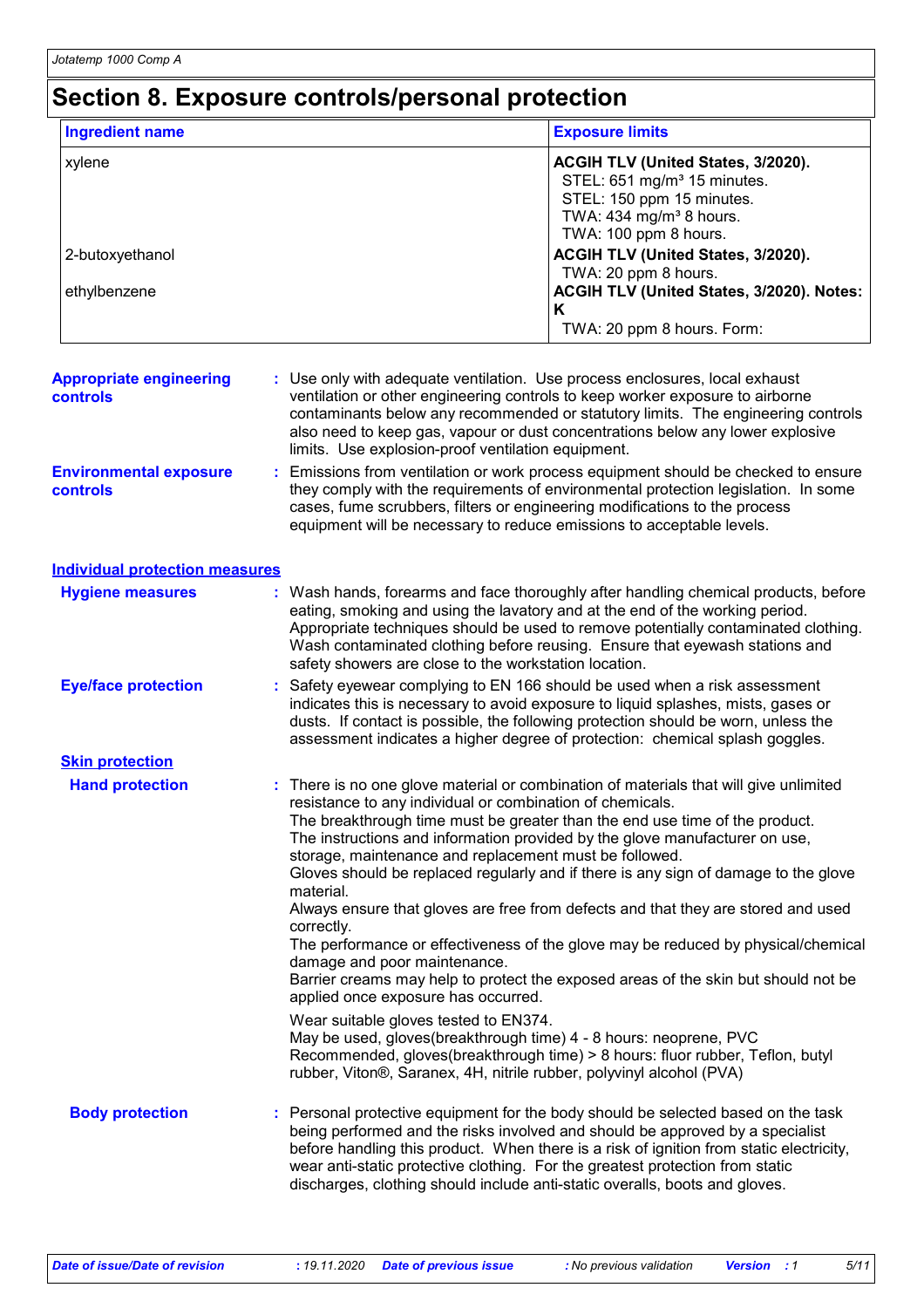# **Section 8. Exposure controls/personal protection**

| <b>Respiratory protection</b> | : If workers are exposed to concentrations above the exposure limit, they must use a<br>respirator according to EN 140. Use respiratory mask with charcoal and dust filter<br>when spraying this product, according to EN 14387(as filter combination A2-P2). In<br>confined spaces, use compressed-air or fresh-air respiratory equipment. When use<br>of roller or brush, consider use of charcoalfilter. |
|-------------------------------|-------------------------------------------------------------------------------------------------------------------------------------------------------------------------------------------------------------------------------------------------------------------------------------------------------------------------------------------------------------------------------------------------------------|

# **Section 9. Physical and chemical properties**

| <b>Appearance</b>                                 |                                                                                                                                   |
|---------------------------------------------------|-----------------------------------------------------------------------------------------------------------------------------------|
| <b>Physical state</b>                             | $:$ Liquid.                                                                                                                       |
| <b>Colour</b>                                     | : Various                                                                                                                         |
| <b>Odour</b>                                      | : Characteristic.                                                                                                                 |
| <b>Odour threshold</b>                            | : Not applicable.                                                                                                                 |
| pH                                                | : Not applicable.                                                                                                                 |
| <b>Melting point</b>                              | : Not applicable.                                                                                                                 |
| <b>Boiling point</b>                              | : Lowest known value: $136.1^{\circ}$ C (277°F) (ethylbenzene). Weighted average: $156.96^{\circ}$ C<br>$(314.5^{\circ}F)$        |
| <b>Flash point</b>                                | : Closed cup: $27^{\circ}$ C (80.6 $^{\circ}$ F)                                                                                  |
| <b>Evaporation rate</b>                           | : Highest known value: 0.84 (ethylbenzene) Weighted average: 0.46 compared with<br>butyl acetate                                  |
| <b>Flammability (solid, gas)</b>                  | : Not applicable.                                                                                                                 |
| Lower and upper explosive<br>(flammable) limits   | $: 0.8 - 14\%$                                                                                                                    |
| <b>Vapour pressure</b>                            | : Highest known value: 1.2 kPa (9.3 mm Hg) (at 20°C) (ethylbenzene). Weighted<br>average: $0.8$ kPa (6 mm Hg) (at $20^{\circ}$ C) |
| <b>Vapour density</b>                             | : Highest known value: 5.1 (Air = 1) (dipropylene glycol methyl ether). Weighted<br>average: $4.17$ (Air = 1)                     |
| <b>Density</b>                                    | : 1.862 to 1.931 g/cm <sup>3</sup>                                                                                                |
| <b>Solubility</b>                                 | : Insoluble in the following materials: cold water and hot water.                                                                 |
| <b>Partition coefficient: n-</b><br>octanol/water | : Not available.                                                                                                                  |
| <b>Auto-ignition temperature</b>                  | : Lowest known value: $207^{\circ}$ C (404.6°F) (dipropylene glycol methyl ether).                                                |
| <b>Decomposition temperature</b>                  | : Not available.                                                                                                                  |
| <b>Viscosity</b>                                  | : Kinematic (40°C): >0.205 cm <sup>2</sup> /s (>20.5 mm <sup>2</sup> /s)                                                          |

# **Section 10. Stability and reactivity**

| <b>Reactivity</b>                            | : No specific test data related to reactivity available for this product or its ingredients.                                                                                 |
|----------------------------------------------|------------------------------------------------------------------------------------------------------------------------------------------------------------------------------|
| <b>Chemical stability</b>                    | : The product is stable.                                                                                                                                                     |
| <b>Possibility of hazardous</b><br>reactions | : Under normal conditions of storage and use, hazardous reactions will not occur.                                                                                            |
| <b>Conditions to avoid</b>                   | : Avoid all possible sources of ignition (spark or flame). Do not pressurise, cut, weld,<br>braze, solder, drill, grind or expose containers to heat or sources of ignition. |
| Incompatible materials                       | : Reactive or incompatible with the following materials:<br>oxidizing materials                                                                                              |
| <b>Hazardous decomposition</b><br>products   | : Under normal conditions of storage and use, hazardous decomposition products<br>should not be produced.                                                                    |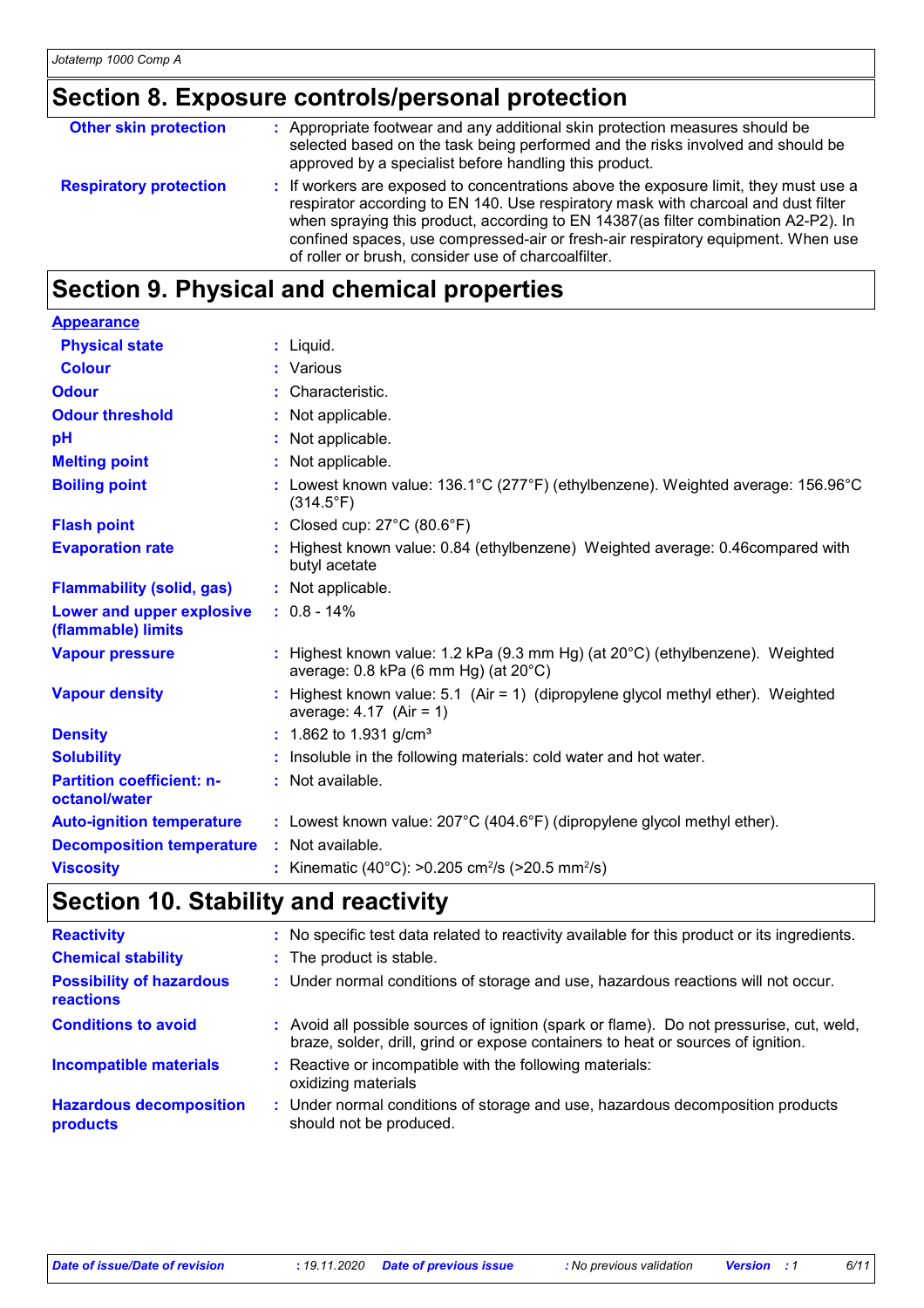# **Section 11. Toxicological information**

### **Information on toxicological effects**

### **Acute toxicity**

| <b>Product/ingredient name</b> | <b>Result</b>                 | <b>Species</b> | <b>Dose</b> | <b>Exposure</b> |
|--------------------------------|-------------------------------|----------------|-------------|-----------------|
| xylene                         | <b>LC50 Inhalation Vapour</b> | Rat            | $20$ mg/l   | 4 hours         |
|                                | LD50 Oral                     | Rat            | 4300 mg/kg  | $\blacksquare$  |
|                                | <b>TDLo Dermal</b>            | Rabbit         | 4300 mg/kg  |                 |
| 2-butoxyethanol                | LD50 Oral                     | Guinea pig -   | 1414 mg/kg  |                 |
|                                |                               | Male, Female   |             |                 |
|                                | LD50 Oral                     | Rat - Male.    | 1300 mg/kg  |                 |
|                                |                               | Female         |             |                 |
| ethylbenzene                   | <b>LC50 Inhalation Vapour</b> | Rat - Male     | 17.8 mg/l   | 4 hours         |
|                                | LD50 Dermal                   | Rabbit         | >5000 mg/kg | $\blacksquare$  |
|                                | LD50 Oral                     | Rat            | 3500 mg/kg  |                 |

### **Irritation/Corrosion**

| <b>Product/ingredient name</b> | <b>Result</b>            | <b>Species</b> | <b>Score</b> | <b>Exposure</b>            | <b>Observation</b> |
|--------------------------------|--------------------------|----------------|--------------|----------------------------|--------------------|
| xylene                         | Eyes - Mild irritant     | Rabbit         |              | 87 milligrams              |                    |
|                                | Skin - Mild irritant     | Rat            |              | 8 hours 60<br>Imicroliters |                    |
| 2-butoxyethanol                | Eyes - Moderate irritant | Rabbit         |              | 24 hours 100<br>mg         |                    |
|                                | Skin - Mild irritant     | Rabbit         |              | 500 mg                     |                    |

### **Sensitisation**

Not available.

#### **Mutagenicity**

Not available.

### **Carcinogenicity**

Not available.

### **Reproductive toxicity**

Not available.

#### **Teratogenicity**

Not available.

### **Specific target organ toxicity (single exposure)**

| <b>Name</b> | <b>Category</b> | <b>Route of</b><br>exposure | <b>Target organs</b>                     |
|-------------|-----------------|-----------------------------|------------------------------------------|
| l xvlene    | Category 3      | Not applicable.             | Respiratory tract<br><b>l</b> irritation |

### **Specific target organ toxicity (repeated exposure)**

| <b>Name</b>  | <b>Category</b> | <b>Boute of</b><br><b>Exposure</b> | <b>Target organs</b> |
|--------------|-----------------|------------------------------------|----------------------|
| ethylbenzene | Category 2      | <b>Not determined</b>              | hearing organs       |

#### **Aspiration hazard**

| <b>Name</b>  | <b>Result</b>                         |
|--------------|---------------------------------------|
| l xvlene     | <b>ASPIRATION HAZARD - Category 1</b> |
| ethylbenzene | <b>ASPIRATION HAZARD - Category 1</b> |

### **Information on likely routes :** Not available. **of exposure Potential acute health effects**

*Date of issue/Date of revision* **:** *19.11.2020 Date of previous issue : No previous validation Version : 1 7/11*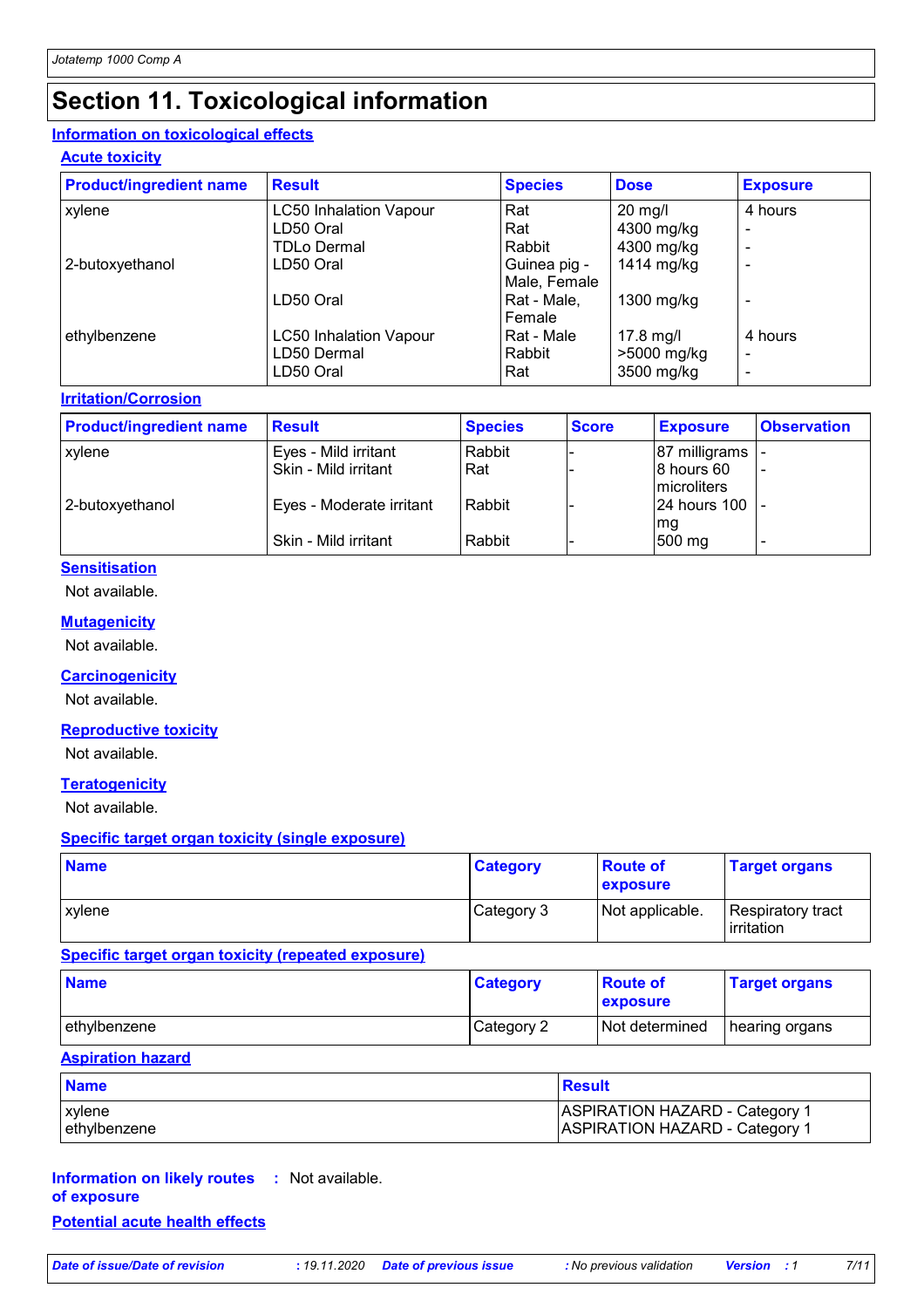# **Section 11. Toxicological information**

| <b>Eye contact</b>                      | No known significant effects or critical hazards.                                          |  |
|-----------------------------------------|--------------------------------------------------------------------------------------------|--|
| <b>Inhalation</b>                       | No known significant effects or critical hazards.                                          |  |
| <b>Skin contact</b>                     | Causes mild skin irritation.                                                               |  |
| <b>Ingestion</b>                        | No known significant effects or critical hazards.                                          |  |
|                                         |                                                                                            |  |
|                                         | <b>Symptoms related to the physical, chemical and toxicological characteristics</b>        |  |
| <b>Eye contact</b>                      | : Adverse symptoms may include the following:<br>pain or irritation<br>watering<br>redness |  |
| <b>Inhalation</b>                       | No specific data.                                                                          |  |
| <b>Skin contact</b>                     | : Adverse symptoms may include the following:<br>irritation<br>redness                     |  |
| <b>Ingestion</b>                        | : No specific data.                                                                        |  |
|                                         | Delayed and immediate effects as well as chronic effects from short and long-term exposure |  |
| <b>Short term exposure</b>              |                                                                                            |  |
| <b>Potential immediate</b><br>effects   | : Not available.                                                                           |  |
| <b>Potential delayed effects</b>        | : Not available.                                                                           |  |
| <b>Long term exposure</b>               |                                                                                            |  |
| <b>Potential immediate</b><br>effects   | : Not available.                                                                           |  |
| <b>Potential delayed effects</b>        | : Not available.                                                                           |  |
| <b>Potential chronic health effects</b> |                                                                                            |  |
| Not available.                          |                                                                                            |  |
| General                                 | : No known significant effects or critical hazards.                                        |  |
| <b>Carcinogenicity</b>                  | No known significant effects or critical hazards.                                          |  |
| <b>Mutagenicity</b>                     | No known significant effects or critical hazards.                                          |  |
| <b>Teratogenicity</b>                   | No known significant effects or critical hazards.                                          |  |
| <b>Developmental effects</b>            | No known significant effects or critical hazards.                                          |  |
| <b>Fertility effects</b>                | No known significant effects or critical hazards.                                          |  |

### **Numerical measures of toxicity**

### **Acute toxicity estimates**

| <b>Route</b>         | <b>ATE value</b> |
|----------------------|------------------|
| Oral                 | 21800.95 mg/kg   |
| Dermal               | 12001.19 mg/kg   |
| Inhalation (vapours) | 146.88 mg/l      |

## **Section 12. Ecological information**

### **Toxicity**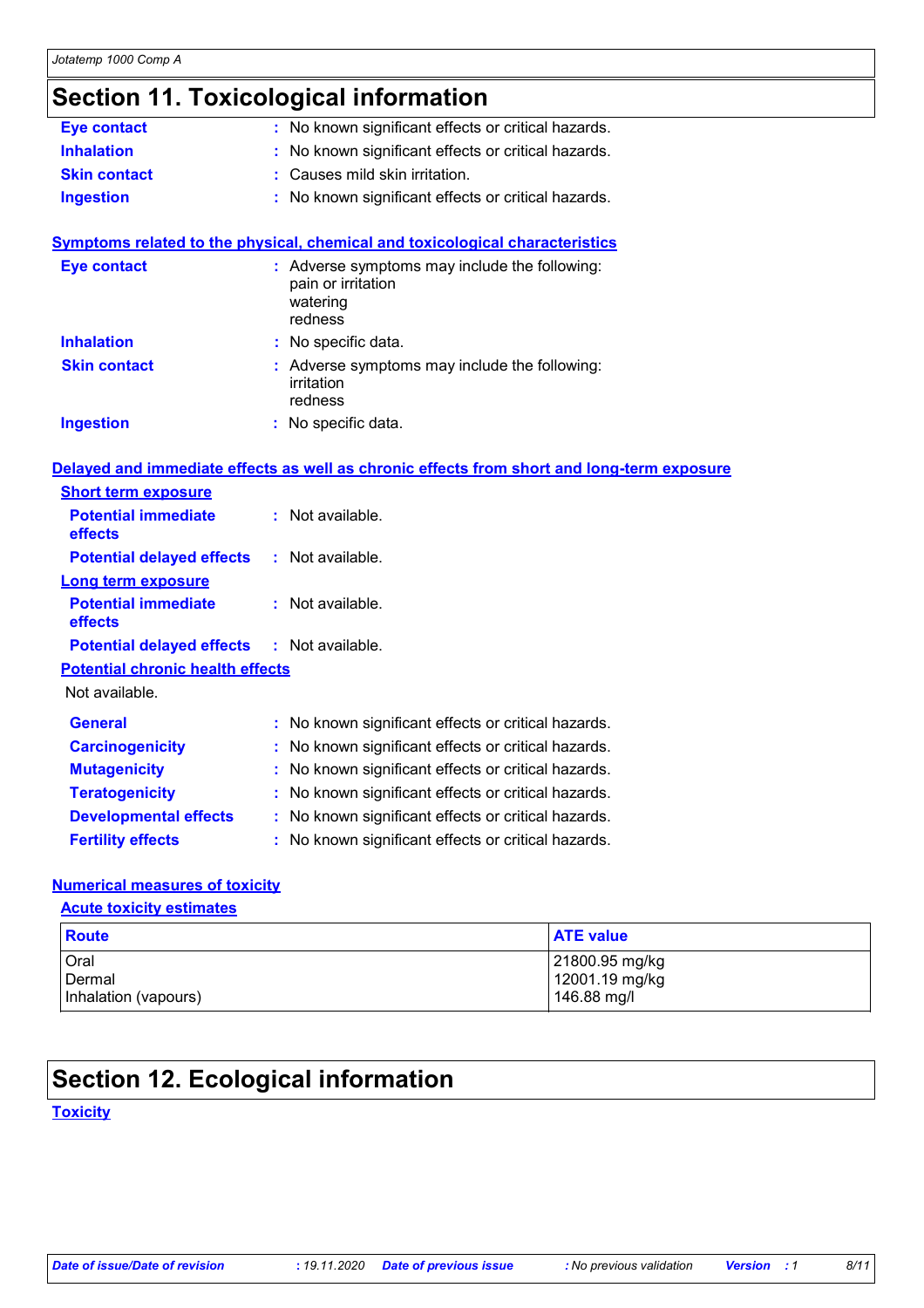## **Section 12. Ecological information**

| <b>Product/ingredient name</b> | <b>Result</b>                     | <b>Species</b>                             | <b>Exposure</b> |
|--------------------------------|-----------------------------------|--------------------------------------------|-----------------|
| trizinc bis(orthophosphate)    | Acute LC50 0.14 mg/l              | Fish - Oncorhynchus mykiss                 | 96 hours        |
|                                | Chronic NOEC 0.1 mg/l             | Micro-organism                             | 4 hours         |
| 2-butoxyethanol                | Acute EC50 1000 mg/l Fresh water  | Daphnia - Daphnia magna                    | 48 hours        |
|                                | Acute LC50 1000 mg/l Marine water | Crustaceans -                              | 48 hours        |
| ethylbenzene                   | Acute EC50 7.2 mg/l               | Chaetogammarus marinus -<br>Young<br>Algae | 48 hours        |
|                                | Acute EC50 2.93 mg/l              | Daphnia                                    | 48 hours        |
|                                | Acute LC50 4.2 mg/l               | Fish                                       | 96 hours        |

### **Persistence and degradability**

| <b>Product/ingredient name</b> | <b>Aquatic half-life</b> | <b>Photolysis</b> | Biodegradability |
|--------------------------------|--------------------------|-------------------|------------------|
| trizinc bis(orthophosphate)    | . .                      |                   | Not readily      |
| xylene                         |                          |                   | <b>Readily</b>   |
| ethylbenzene                   |                          |                   | Readily          |

### **Bioaccumulative potential**

| <b>Product/ingredient name</b> | $LoaPow$ | <b>BCF</b>  | <b>Potential</b> |
|--------------------------------|----------|-------------|------------------|
| trizinc bis(orthophosphate)    | 3.12     | 60960       | high             |
| xylene                         |          | 8.1 to 25.9 | low              |
| 2-butoxyethanol                | 0.81     |             | low              |
| l ethvlbenzene                 | 3.6      |             | low              |

#### **Mobility in soil**

**Soil/water partition coefficient (KOC)**

**:** Not available.

**Other adverse effects :** No known significant effects or critical hazards.

## **Section 13. Disposal considerations**

| <b>Disposal methods</b> |
|-------------------------|

**Disposal methods** : The generation of waste should be avoided or minimised wherever possible. Disposal of this product, solutions and any by-products should at all times comply with the requirements of environmental protection and waste disposal legislation and any regional local authority requirements. Dispose of surplus and nonrecyclable products via a licensed waste disposal contractor. Waste should not be disposed of untreated to the sewer unless fully compliant with the requirements of all authorities with jurisdiction. Waste packaging should be recycled. Incineration or landfill should only be considered when recycling is not feasible. This material and its container must be disposed of in a safe way. Care should be taken when handling emptied containers that have not been cleaned or rinsed out. Empty containers or liners may retain some product residues. Vapour from product residues may create a highly flammable or explosive atmosphere inside the container. Do not cut, weld or grind used containers unless they have been cleaned thoroughly internally. Avoid dispersal of spilt material and runoff and contact with soil, waterways, drains and sewers.

## **Section 14. Transport information**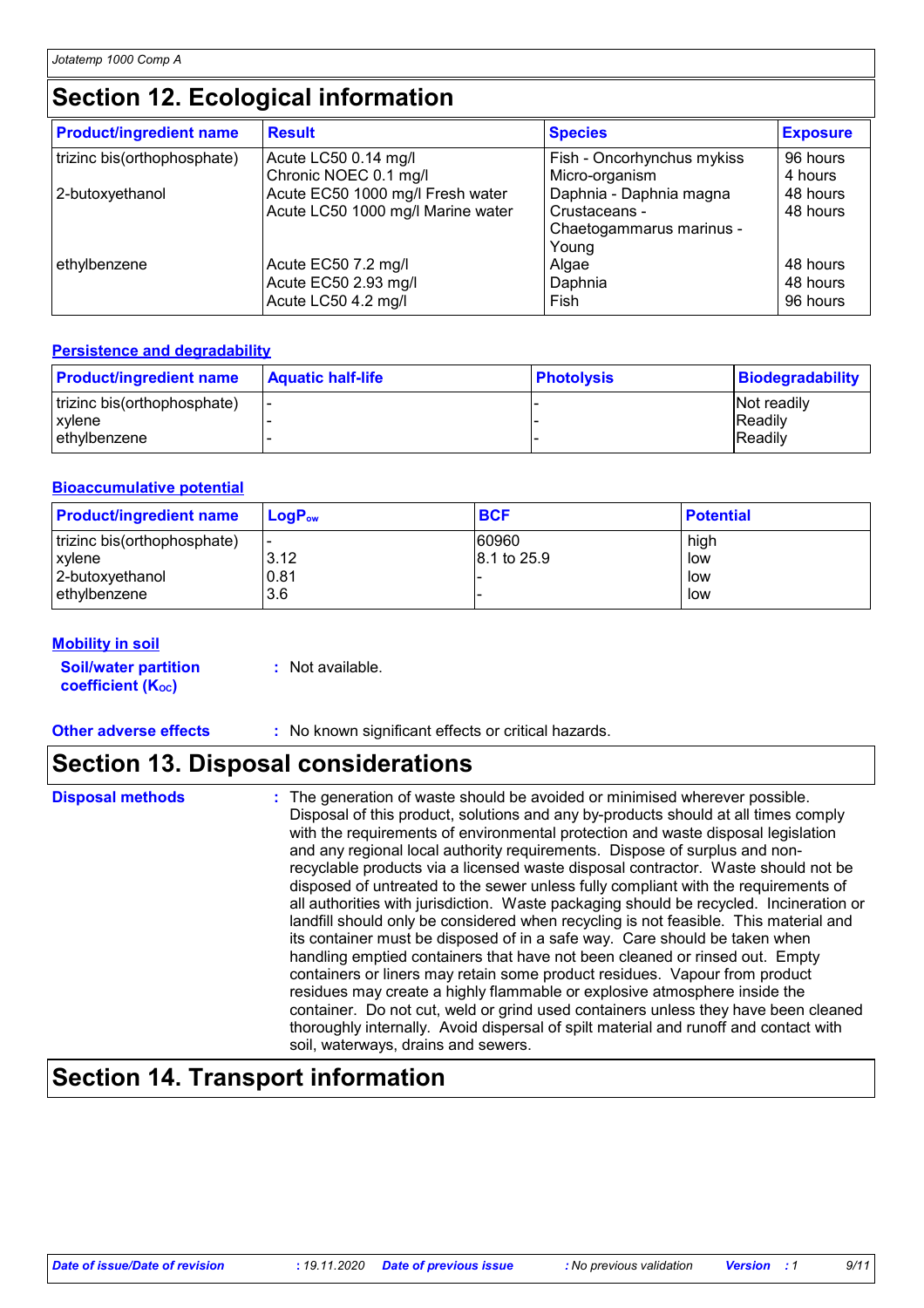# **Section 14. Transport information**

|                                         | <b>ADR/RID</b> | <b>IMDG</b>                                                                                                                             | <b>IATA</b>                                                                                                          |
|-----------------------------------------|----------------|-----------------------------------------------------------------------------------------------------------------------------------------|----------------------------------------------------------------------------------------------------------------------|
| <b>UN number</b>                        | <b>UN1263</b>  | <b>UN1263</b>                                                                                                                           | <b>UN1263</b>                                                                                                        |
| <b>UN proper</b><br>shipping name       | Paint          | Paint. Marine pollutant (trizinc<br>bis(orthophosphate))                                                                                | Paint                                                                                                                |
| <b>Transport hazard</b><br>class(es)    | 3<br>$\bigvee$ | 3<br>$\mathbf{\mathbf{\mathbf{\mathbf{\mathbf{\mathbf{\mathbf{Y}}}}}}$                                                                  | 3                                                                                                                    |
| <b>Packing group</b>                    | III            | III                                                                                                                                     | $\mathbf{III}$                                                                                                       |
| <b>Environmental</b><br>hazards         | Yes.           | Yes.                                                                                                                                    | Yes. The environmentally<br>hazardous substance mark is<br>not required.                                             |
| <b>Additional</b><br><b>information</b> |                | The marine pollutant mark is<br>not required when transported<br>in sizes of ≤5 L or ≤5 kg.<br><b>Emergency schedules F-E,</b><br>$S-E$ | The environmentally<br>hazardous substance mark<br>may appear if required by<br>other transportation<br>regulations. |

| <b>Additional information</b>                                                                    |                                                                                                                                                                                                                                                 |
|--------------------------------------------------------------------------------------------------|-------------------------------------------------------------------------------------------------------------------------------------------------------------------------------------------------------------------------------------------------|
| <b>ADR/RID</b>                                                                                   | : The environmentally hazardous substance mark is not required when transported in<br>sizes of ≤5 L or ≤5 kg.<br><b>Hazard identification number 30</b><br>Tunnel code (D/E)                                                                    |
| <b>IMDG</b>                                                                                      | : The marine pollutant mark is not required when transported in sizes of $\leq 5$ L or $\leq 5$ kg.<br><b>Emergency schedules F-E, S-E</b>                                                                                                      |
| <b>IATA</b>                                                                                      | : The environmentally hazardous substance mark may appear if required by other<br>transportation regulations.                                                                                                                                   |
|                                                                                                  | Special precautions for user : Transport within user's premises: always transport in closed containers that are<br>upright and secure. Ensure that persons transporting the product know what to do in<br>the event of an accident or spillage. |
| <b>Transport in bulk according : Not available.</b><br>All Allen and Hills All and all and Hills |                                                                                                                                                                                                                                                 |

**to Annex II of Marpol and the IBC Code**

# **Section 15. Regulatory information**

| <b>Safety, health and</b><br>environmental regulations<br>specific for the product | : No known specific national and/or regional regulations applicable to this product<br>(including its ingredients). |
|------------------------------------------------------------------------------------|---------------------------------------------------------------------------------------------------------------------|
| <b>International requiations</b>                                                   |                                                                                                                     |

**Chemical Weapon Convention List Schedules I, II & III Chemicals** Not listed.

**Montreal Protocol (Annexes A, B, C, E)**

Not listed.

**Stockholm Convention on Persistent Organic Pollutants**

Not listed.

## **UNECE Aarhus Protocol on POPs and Heavy Metals**

Not listed.